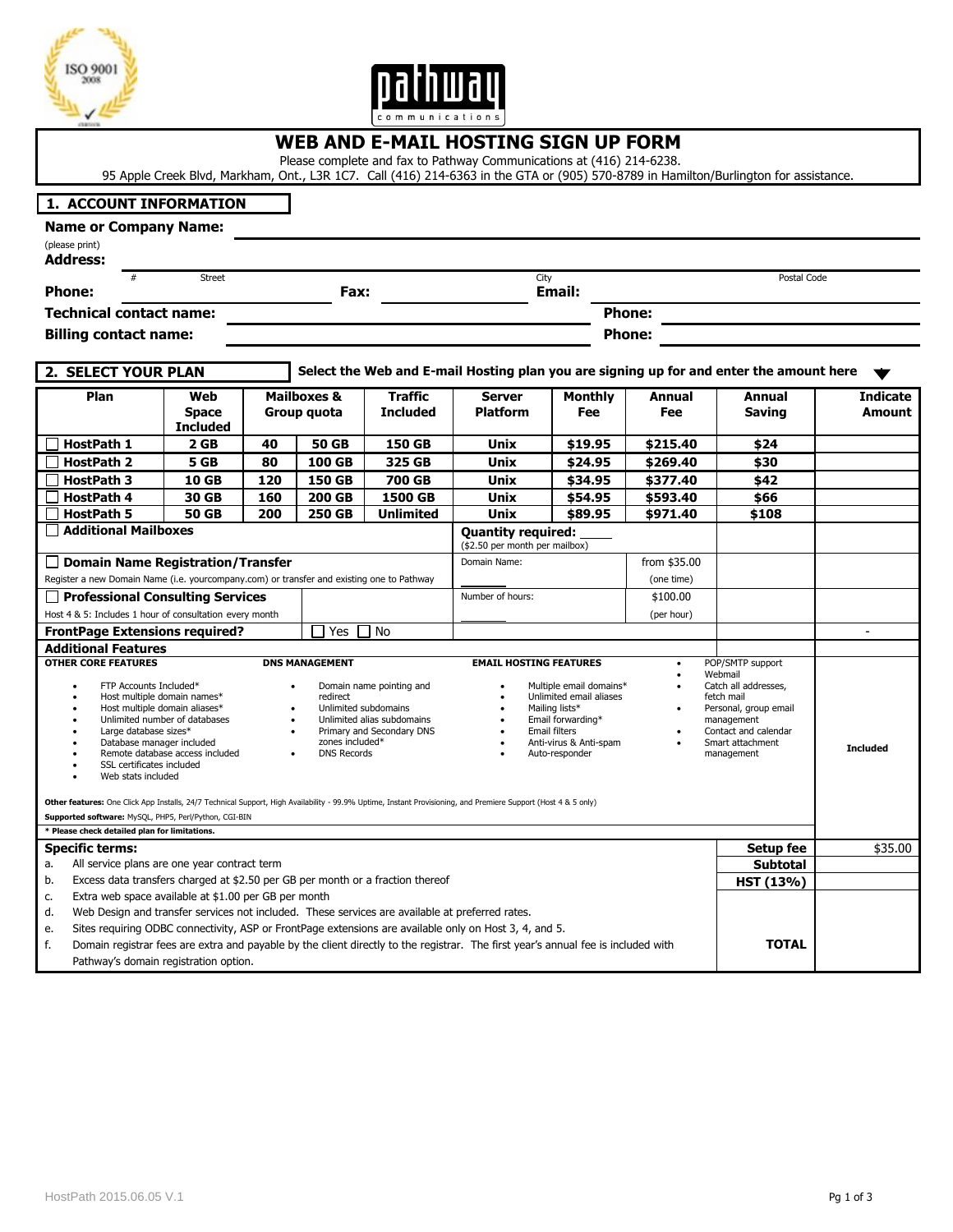



**3. PAYMENT METHOD Specify payment method for monthly initial or total annual payment. Check one only.**

# **Visa PAP (Pre-Authorized Payment)** Fill out PAP form and attach a void cheque **Cheques**

**Your web and email hosting account will be activated upon receipt of installation fee and first month's charges. To ensure that your account is set up immediately, we recommend using your credit card.**

If paying monthly by cheque you must send **twelve (12)** post-dated cheques with the sign up form. Please include GST, and make cheques payable to "Pathway Communications". Print your name and username clearly on **each** cheque.

#### **If paying by credit card, indicate card number Expiry date**

Your web and e-mail hosting fees will be billed directly to your credit card. By signing below, you authorize Pathway Communications to charge all fees for and/or over-usage and/or other fees to your credit card. Should you wish to cease payment by credit card, you agree to inform Pathway Communications in writing, beforehand, of your intention to do so.

**Signature on file (for credit card billing only) Name Date Date Date Date** 

### **4. CONDITIONS OF SERVICE AND USE**

This Order form, in conjunction with the Pathway Communications ("Pathway") "Conditions of Service and Use", constitutes an offer ("Offer") by you or the entity you represent as an authorized signatory (in either case, "You") to commit to and purchase services from Pathway. Please read this Order Form and Conditions of Service and Use carefully. By signing this form, the Conditions of Service and Use becomes a legally binding contract between you and Pathway Communications. In signing the Offer, in addition to representations, warranties and agreements you make under the terms of Conditions and Service Use, you specifically agree you are authorized to sign for and bind the client named above. You confirm the information you have provided to Pathway is true to the best of your knowledge and that you are 18 years of age or older. You have read, understood and agree to the Pathway Communications terms and conditions for use of Services and accept the same.

**Client Signature: Pathway Representative: Date:** I can bind the company